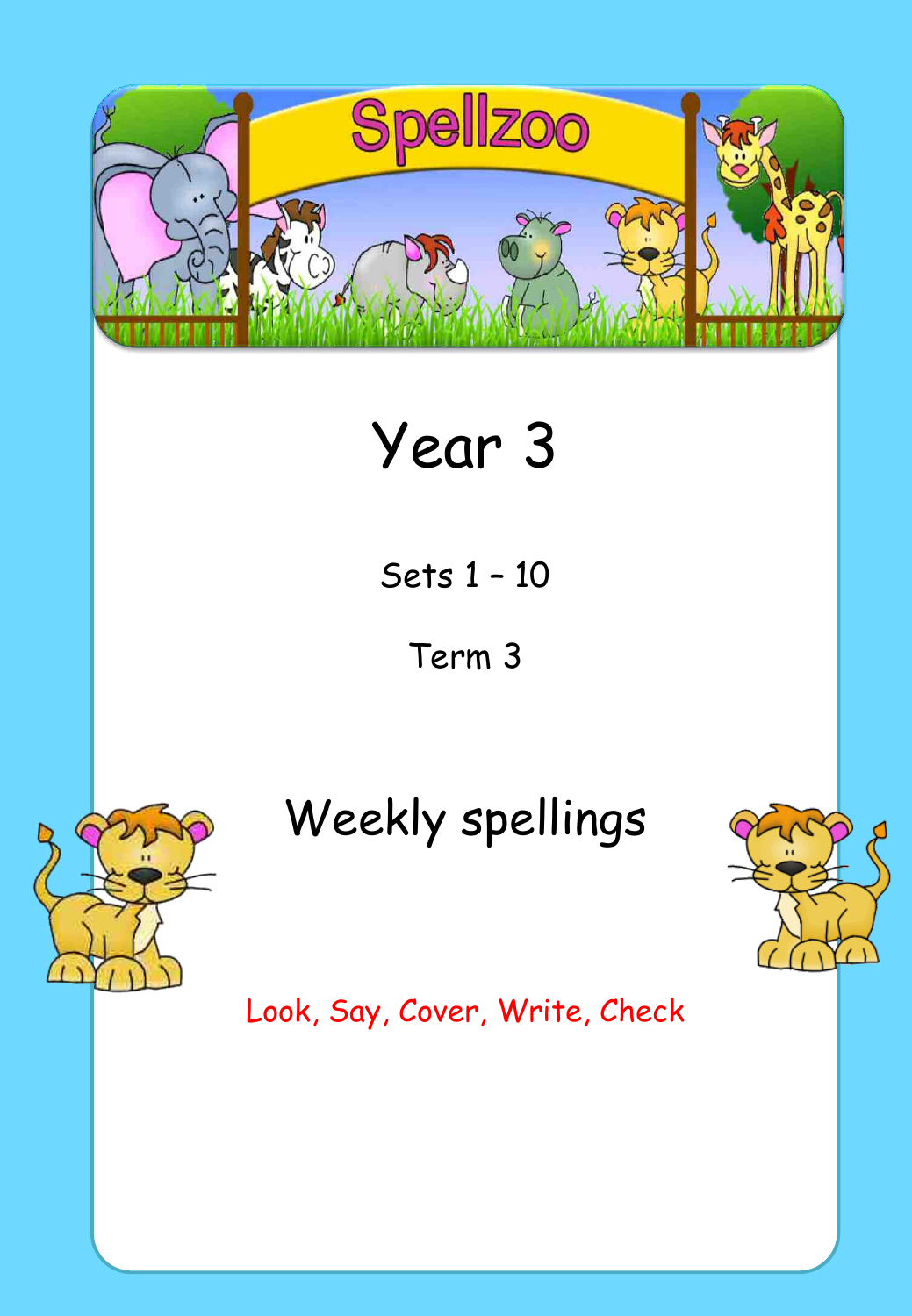

### **Set 1: Words ending in 'ly'**

|           | 1st try | 2nd try | 3rd try |
|-----------|---------|---------|---------|
| lovely    |         |         |         |
| slowly    |         |         |         |
| likely    |         |         |         |
| safely    |         |         |         |
| motherly  |         |         |         |
| really    |         |         |         |
| usually   |         |         |         |
| regularly |         |         |         |
| properly  |         |         |         |
| shortly   |         |         |         |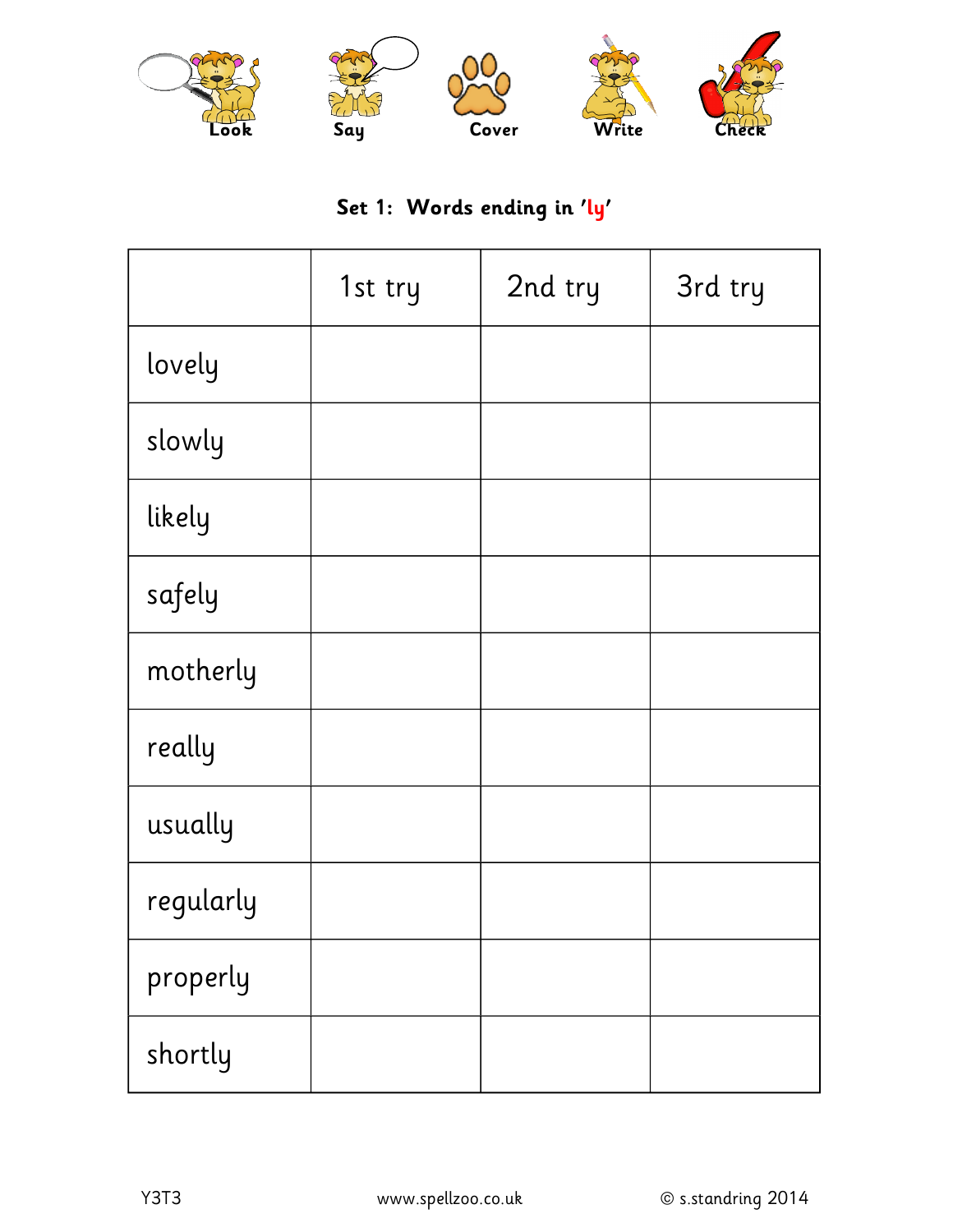

### **Set 2: Words ending in 'sure' and 'ture'**

|            | 1st try | 2nd try | 3rd try |
|------------|---------|---------|---------|
| measure    |         |         |         |
| pleasure   |         |         |         |
| treasure   |         |         |         |
| enclosure  |         |         |         |
| disclosure |         |         |         |
| picture    |         |         |         |
| future     |         |         |         |
| furniture  |         |         |         |
| adventure  |         |         |         |
| literature |         |         |         |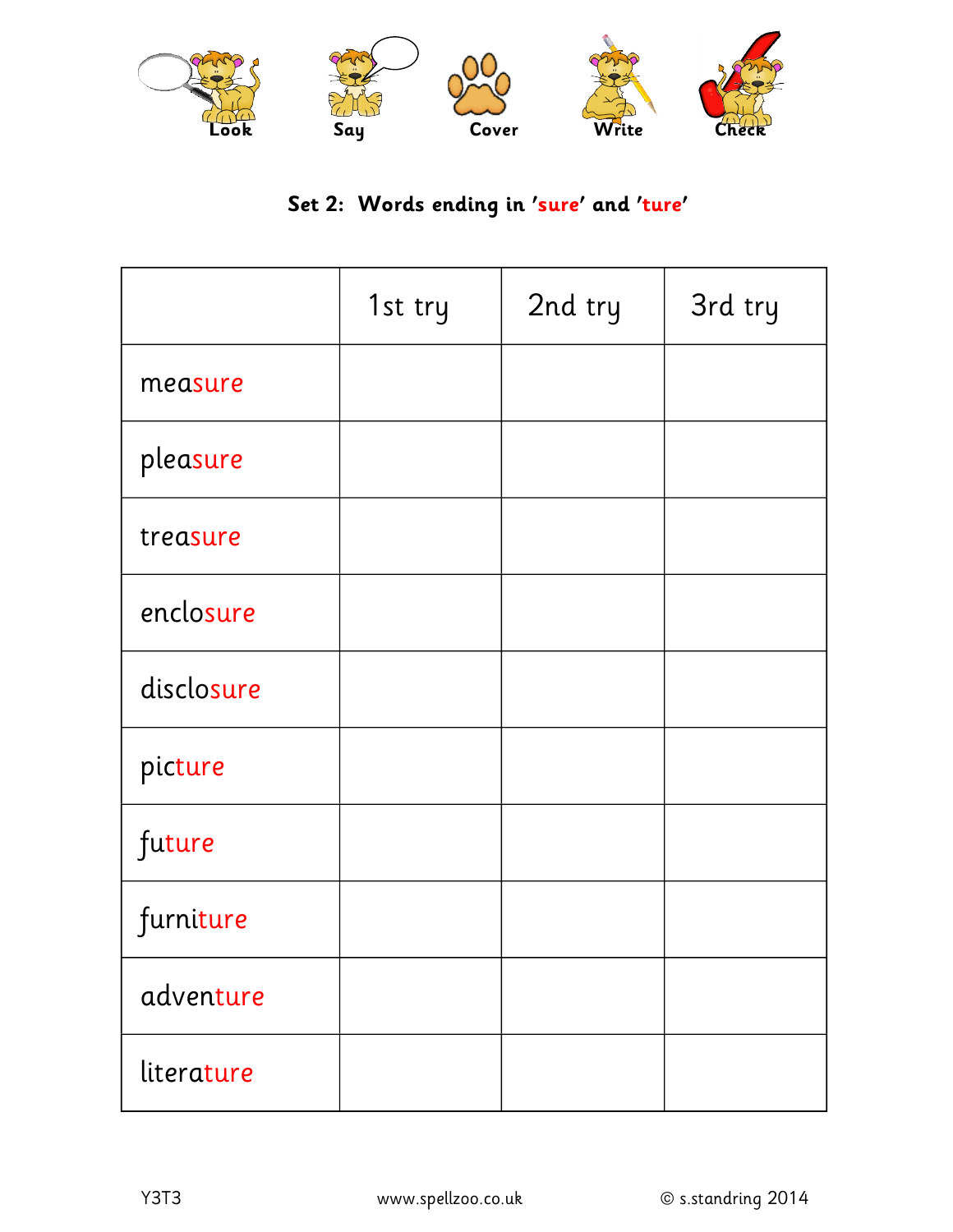

### **Set 3: Words ending in 'sion' as /zhun/**

|            | 1st try | 2nd try | 3rd try |
|------------|---------|---------|---------|
| television |         |         |         |
| invasion   |         |         |         |
| confusion  |         |         |         |
| division   |         |         |         |
| vision     |         |         |         |
| conclusion |         |         |         |
| explosion  |         |         |         |
| illusion   |         |         |         |
| decision   |         |         |         |
| collision  |         |         |         |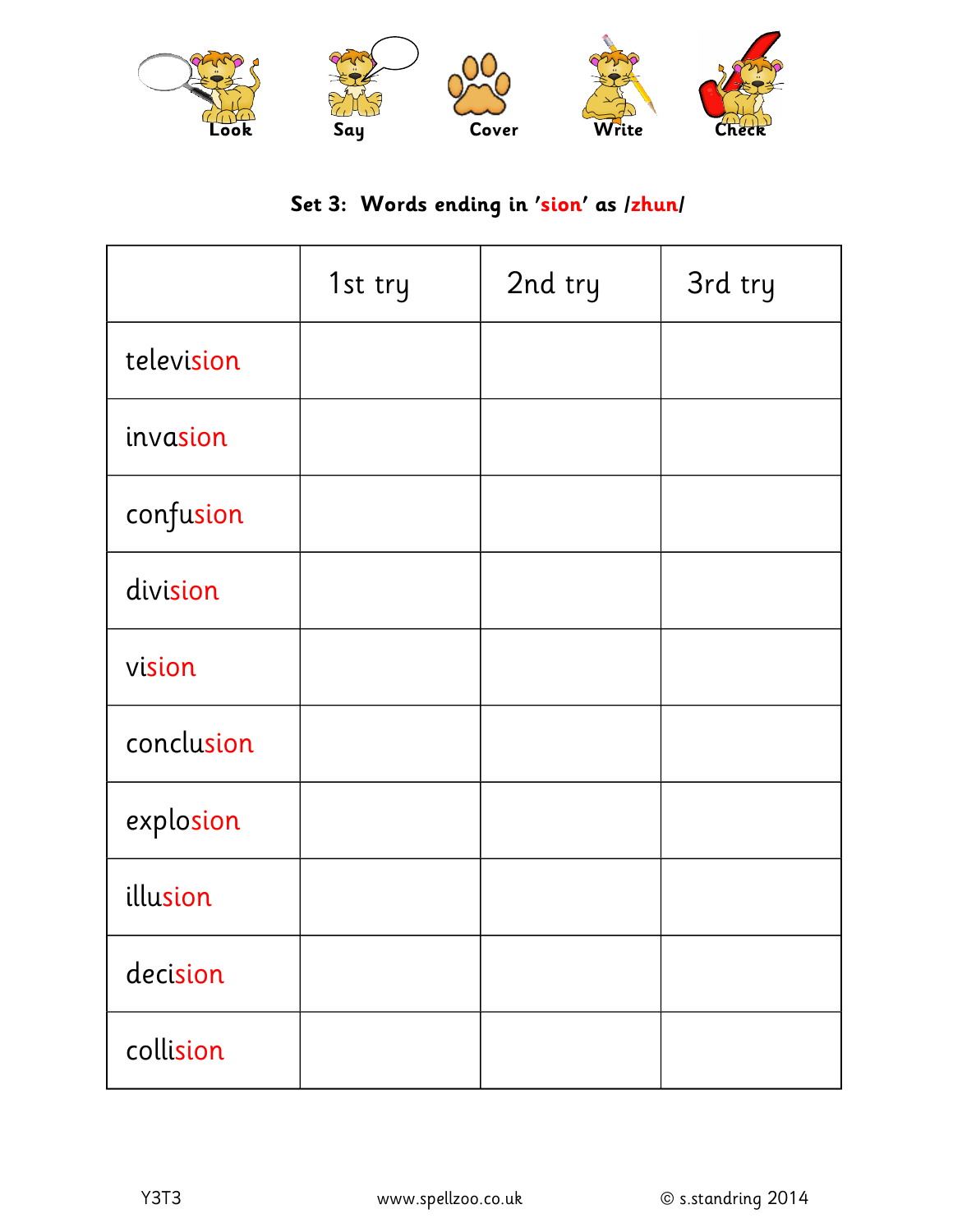

### **Set 4: Words ending in 'ous' 1**

|             | 1st try | 2nd try | 3rd try |
|-------------|---------|---------|---------|
| famous      |         |         |         |
| dangerous   |         |         |         |
| poisonous   |         |         |         |
| mountainous |         |         |         |
| nervous     |         |         |         |
| ridiculous  |         |         |         |
| jealous     |         |         |         |
| marvellous  |         |         |         |
| enormous    |         |         |         |
| generous    |         |         |         |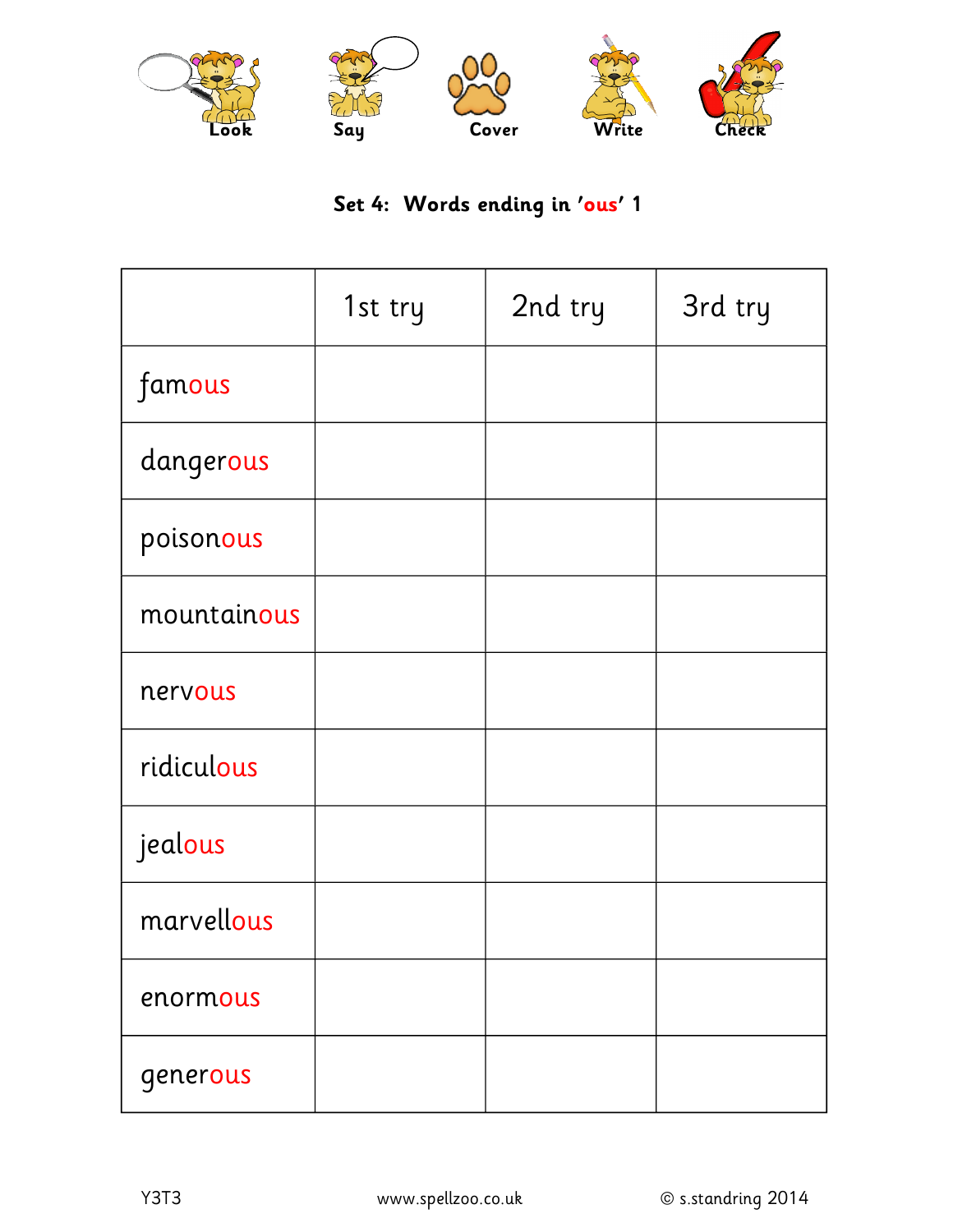

### **Set 5: Words ending in 'ous' 2**

|            | 1st try | 2nd try | 3rd try |
|------------|---------|---------|---------|
| humorous   |         |         |         |
| porous     |         |         |         |
| vigorous   |         |         |         |
| courageous |         |         |         |
| gorgeous   |         |         |         |
| serious    |         |         |         |
| mysterious |         |         |         |
| various    |         |         |         |
| hideous    |         |         |         |
| humorous   |         |         |         |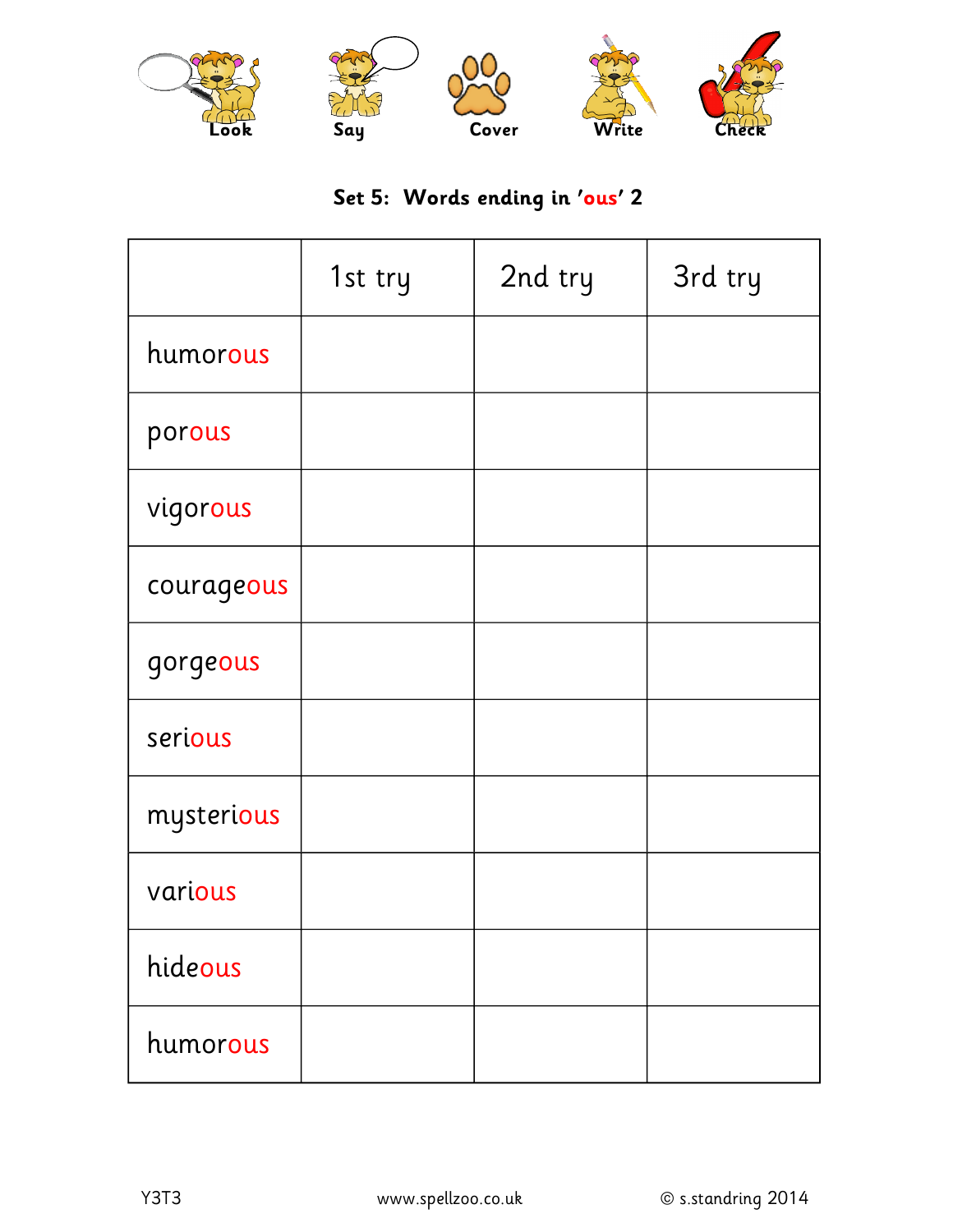

### **Set 6: Words ending in 'tion' and 'cian'**

|               | 1st try | 2nd try | 3rd try |
|---------------|---------|---------|---------|
| invention     |         |         |         |
| question      |         |         |         |
| position      |         |         |         |
| attention     |         |         |         |
| section       |         |         |         |
| musician      |         |         |         |
| electrician   |         |         |         |
| magician      |         |         |         |
| politician    |         |         |         |
| mathematician |         |         |         |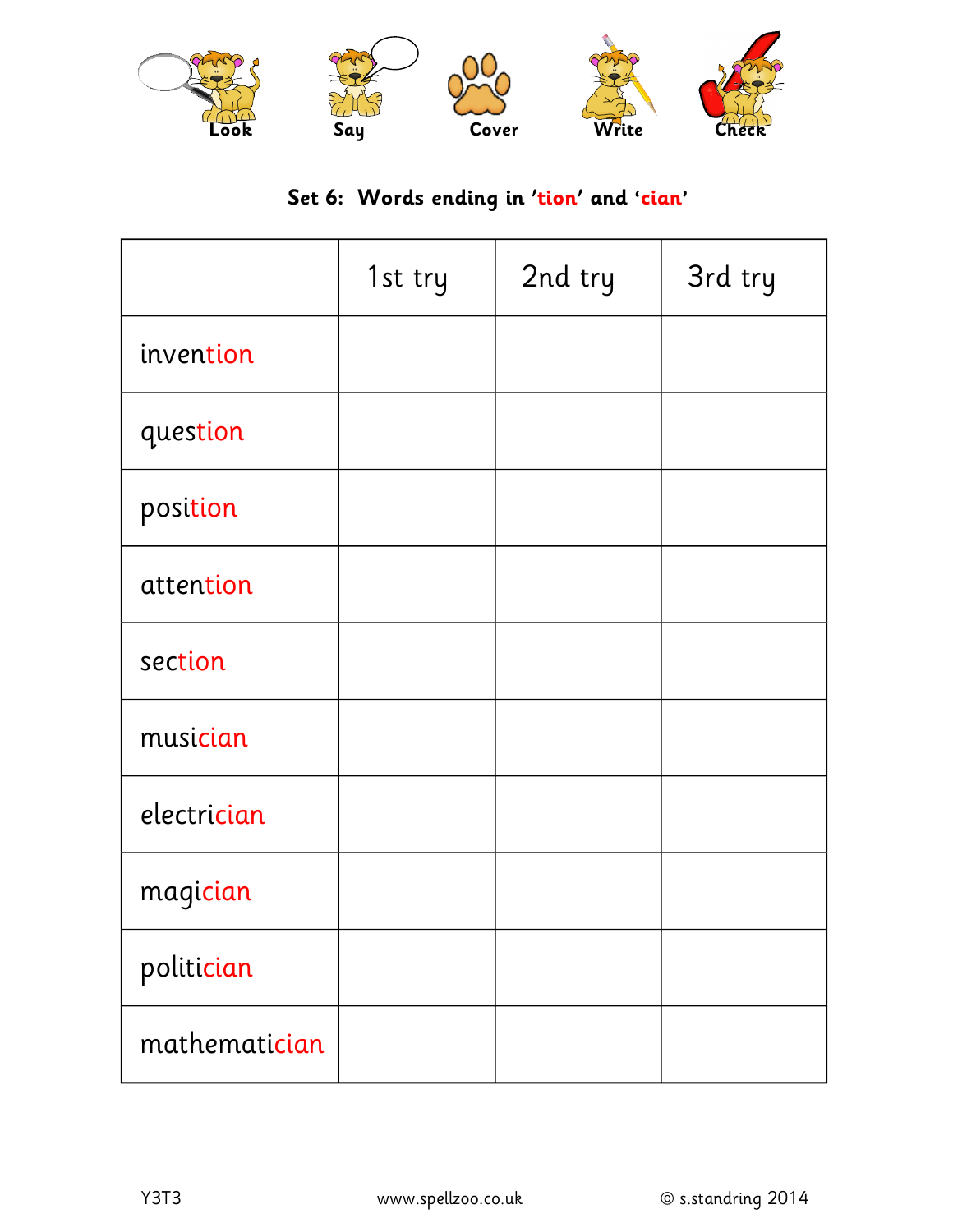

#### **Set 7: Words ending in 'ssion' as /shun/**

|            | 1st try | 2nd try | 3rd try |
|------------|---------|---------|---------|
| expression |         |         |         |
| confession |         |         |         |
| depression |         |         |         |
| percussion |         |         |         |
| mission    |         |         |         |
| passion    |         |         |         |
| possession |         |         |         |
| profession |         |         |         |
| permission |         |         |         |
| procession |         |         |         |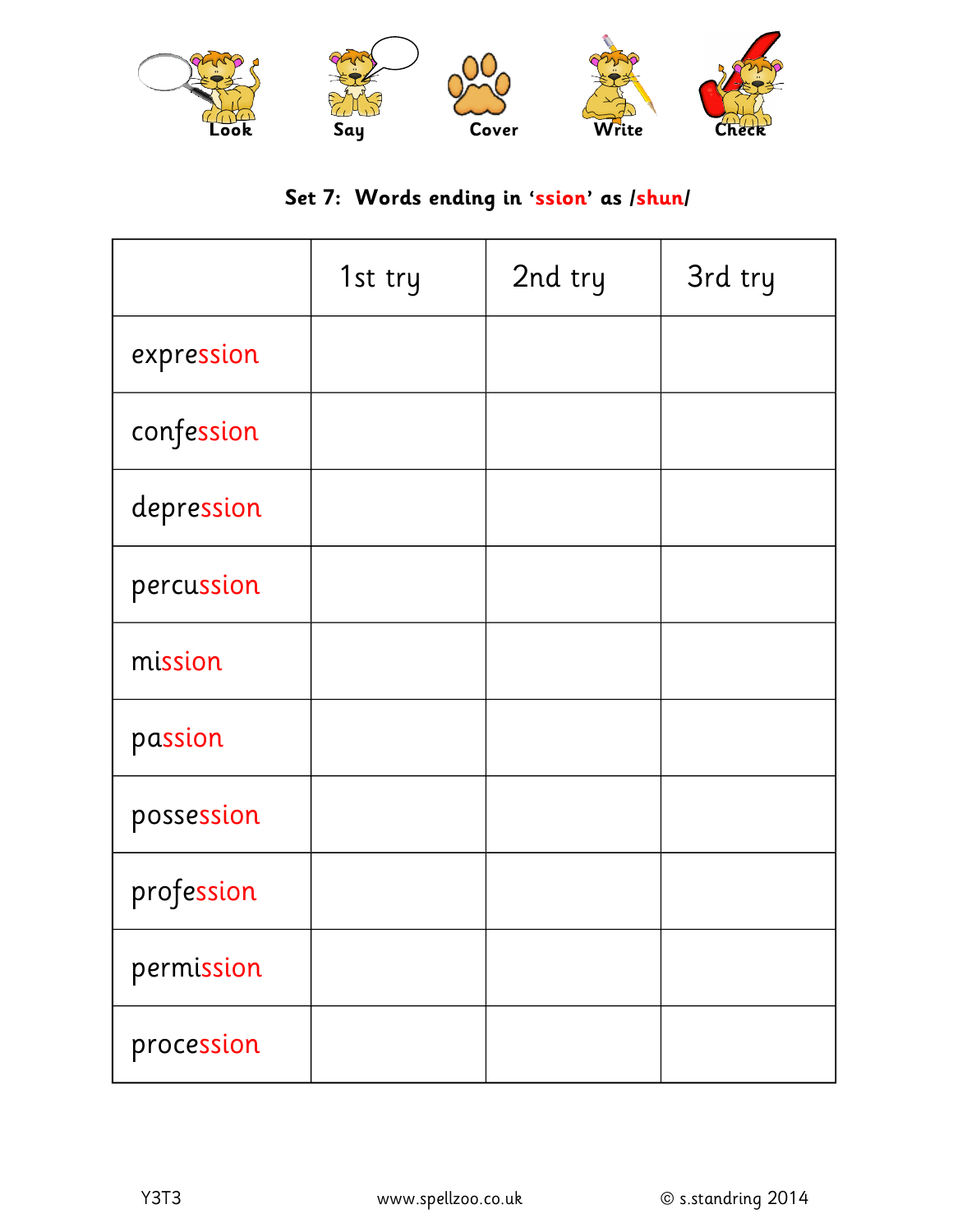

## **Set 8: Words ending in 'ssion' and 'sion' as /shun/**

|               | 1st try | 2nd try | 3rd try |
|---------------|---------|---------|---------|
| discussion    |         |         |         |
| impression    |         |         |         |
| possession    |         |         |         |
| permission    |         |         |         |
| omission      |         |         |         |
| mansion       |         |         |         |
| tension       |         |         |         |
| comprehension |         |         |         |
| pension       |         |         |         |
| expansion     |         |         |         |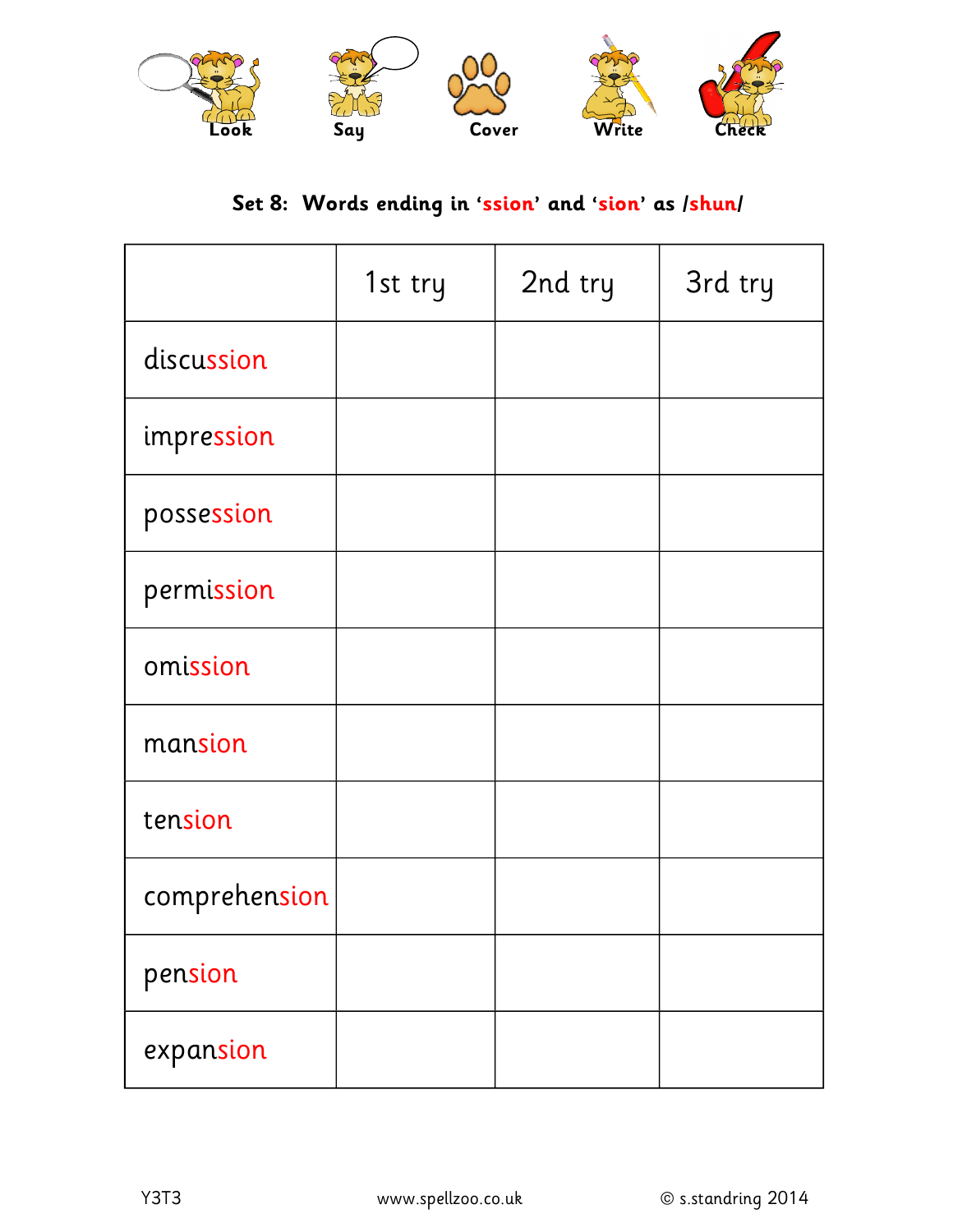

### **Set 9: Words containing 'ch' as /k/**

|           | 1st try | 2nd try | 3rd try |
|-----------|---------|---------|---------|
| scheme    |         |         |         |
| chorus    |         |         |         |
| chemist   |         |         |         |
| anchor    |         |         |         |
| school    |         |         |         |
| character |         |         |         |
| choir     |         |         |         |
| orchid    |         |         |         |
| chaos     |         |         |         |
| ache      |         |         |         |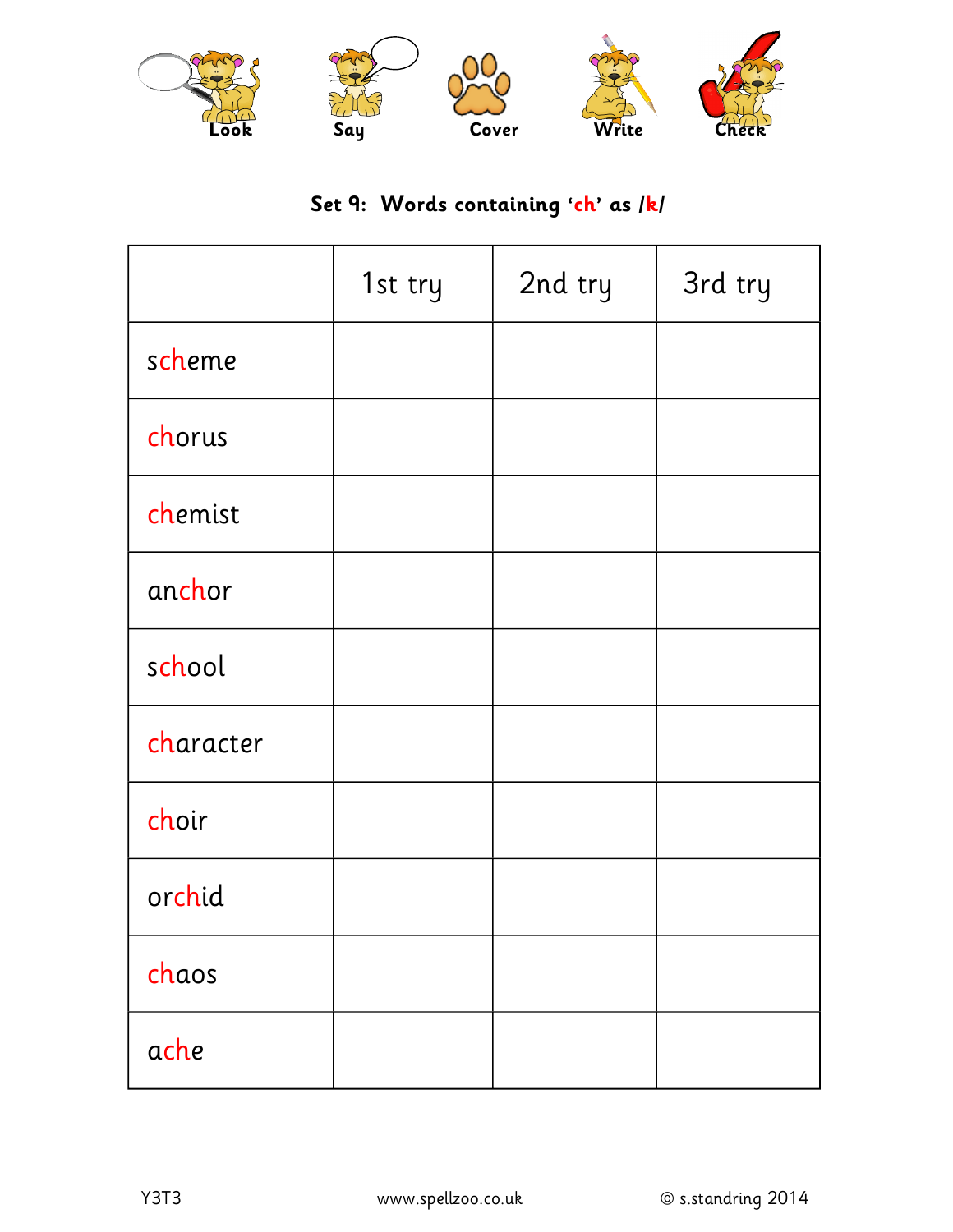

#### **Set 10: Revision**

|            | 1st try | 2nd try | 3rd try |
|------------|---------|---------|---------|
| shortly    |         |         |         |
| treasure   |         |         |         |
| enclosure  |         |         |         |
| adventure  |         |         |         |
| television |         |         |         |
| enormous   |         |         |         |
| question   |         |         |         |
| musician   |         |         |         |
| percussion |         |         |         |
| mansion    |         |         |         |
| chorus     |         |         |         |
| school     |         |         |         |
| character  |         |         |         |
| mysterious |         |         |         |